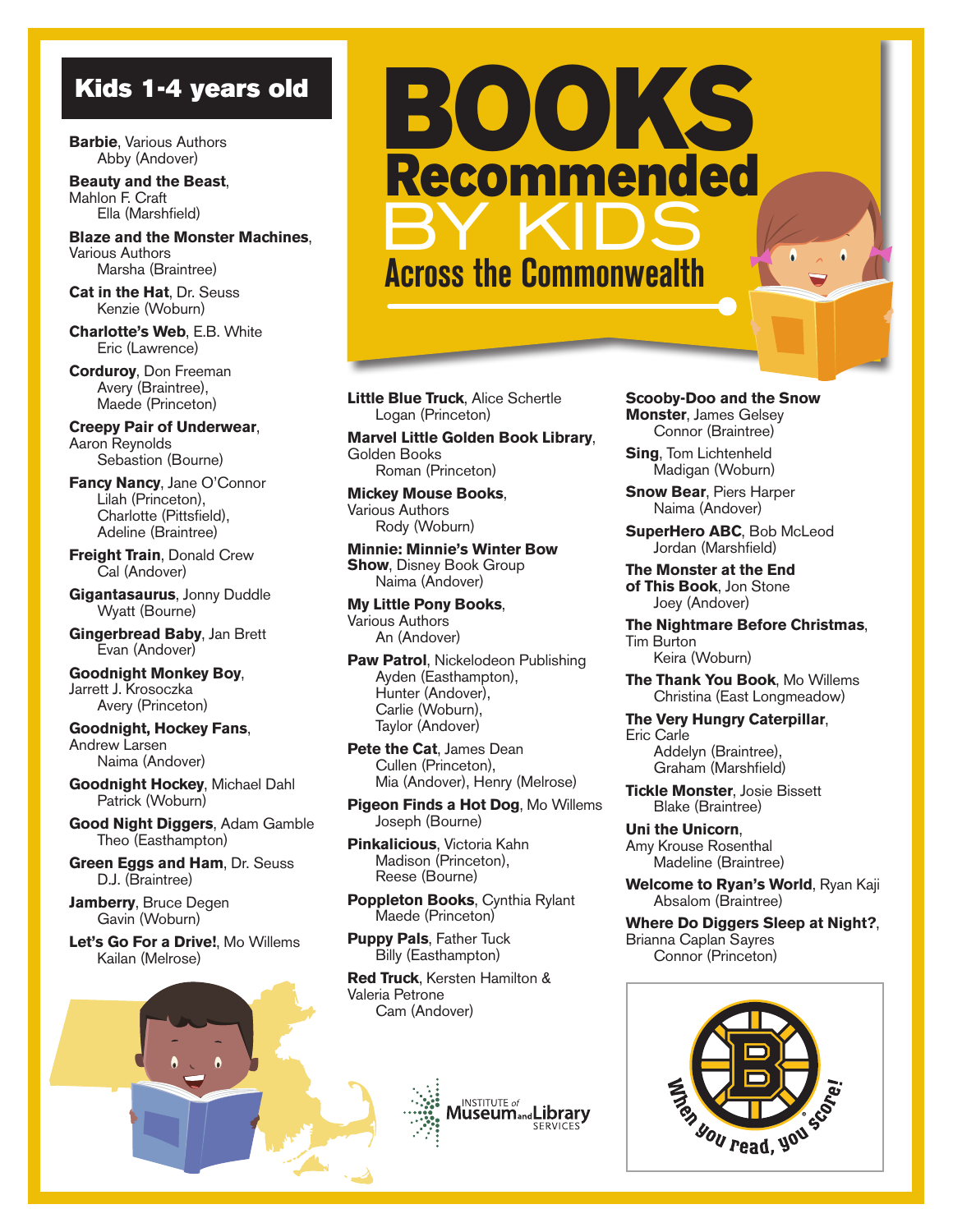## Kids 5-6 Years Old

**Andre the Famous Harbor Seal**, Fran Hodgkins Ellie (Andover)

**Ballpark Mysteries Books**, David. A. Kelly Ben (Andover)

**Big Dog…Little Dog**, P.D. Eastman Lexi (Melrose)

**Biscuit's Neighborhood**, Alyssa Satin Cpucilli Annie (Marshfield)

**Cat in the Hat**, Dr. Seuss Kolyroe (Braintree)

**Danny and the Dinosaurs**, Syd Hoff Noah (Princeton)

**Diary of a Wimpy Kid Books**, Jeff Kinney Decian (Braintree)

**Dog Man Books**, Dav Pilkey Paul (East Longmeadow)

**Dork Diaries Books**, Rachel Renee Russell Caroline (Andover)

## **Elephant & Piggie Books**, Mo Willems

 Max (Pittsfield), Ella (Melrose), Finn (Bourne)

**Fancy Nancy**, Jane O'Connor Lucy (Woburn)

**Flora the Flamingo**, Molly Idle Wynnie (Bourne)

**Good Night Moon**, Margaret Wise Brown Luke (Easthampton), Nicolle (Lawrence)

**Green Eggs and Ham**, Dr. Seuss Marlon (Lawrence)

**Lady Pancake and Sir French Toast**, Josh Funk and Brendan Kearney Arnelia (Melrose)

**Lego Friends Books**, Various Authors Addison (Andover)

**Llama Llama Red Pajamas**, Anna Dewdney Niko (East Longmeadow)

**Mermaid Tales Books**, Debbie Dadey Elyse (Braintree)

**Miracle Mud**, David. A. Kelly John (East Longmeadow)

**Owl Diaries Books**, Rebecca Elliott John (East Longmeadow)

**Paw Patrol**, Various Authors Brody (Marshfield)

**Pete the Cat**, James Dean Micha (East Longmeadow), Chase (Pittsfield), Grace (Princeton), Roley (Pittsfield)

**Piglet Feels Small**, RH Disney and Jennifer Liberts Sloane (Andover)

**Pinkalicious**, Victoria Kann Reese (Woburn)

**Pokemon Books**, Various Authors Jack (Woburn)

**Rapunzel**, Paul O. Zelinsky Emelia (Princeton)

**Strega Nona**, Tomie dePaola Maya (Braintree)

**Ten Apples Up on Top!**, Theo LeSieg Lillian (Bourne)

## **The Adventures of Captain Underpants**, Dav Pilkey Gus (Easthampton), Nicholas (Woburn)

**The Adventures of Sophie Mouse Books**, Poppy Green Chaorlo (Melrose)



B.J Novak Ree (Marshfield)

**The Circus Ship**, Chris Van Dusen Addison (Andover)

**The Dinosaur Book – Smithsonian**, **DK** 

Hanna (Andover)

**The Invisible String**, Patrice Karst Brrulee (Braintree)

**The Magic Horse**, Idries Shah Evan (Princeton)

**The Official Ninja Handbook**, Arnie Lightning Gavin (Andover)

**The Ultimate Book of Sharks**, Brain Skerry Luka (Woburn)

**There Was An Old Lady Who Swallowed a Clover, Lucille Colandro** Caleb (Pittsfield)

**Thomas the Tank Engine**, Wilbert Awdry Davign (Lawrence)

**Walking Through the Jungle**, Stella Blackstone Alysas (Melrose)

**What is the Stanley Cup?**, Gail Herman Timmy (Andover)



BOOKS

Recommended

BY KIDS

 **Across the Commonwealth**

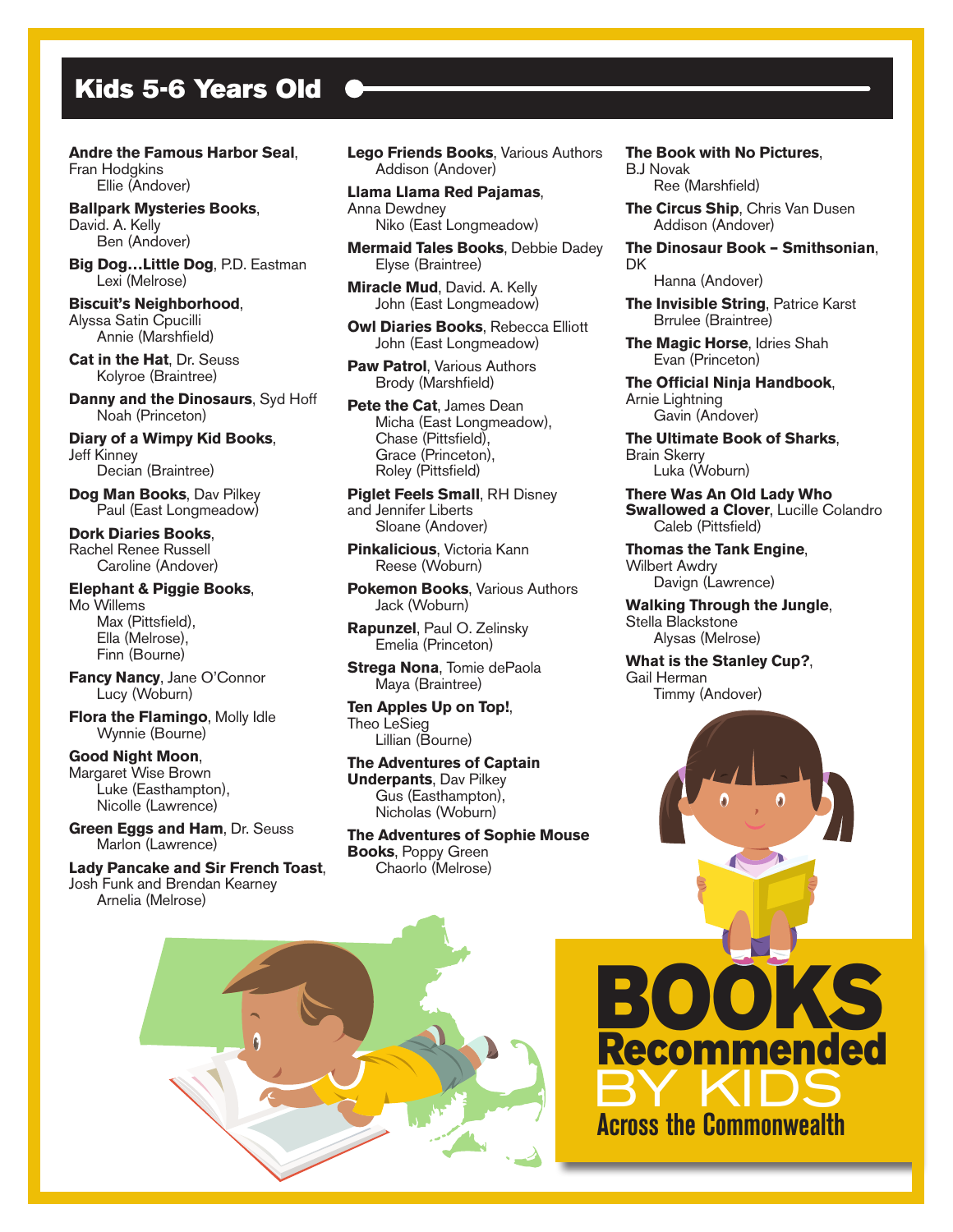# Kids 7-9 Years Old

## **A Chet Gecko Mystery Book**,

Bruce Hale Jaxson (Melrose)

**A Handful of Stars**, Cynthia Lord Ha (Andover)

**A to Z Mysteries Series**, Ron Roy Avyana (Princeton)

**Amelia Bedelia**, Peggy Parish Alex (Bourne)

**Ballpark Mysteries Series**, David A. Kelly Dylan (Woburn)

**Barbie**, Various Authors Barbara (Braintree)

**Cat in the Hat**, Dr. Seuss Myles (Woburn)

## **Clementine Books**, Sara Pennypacker

Lyda (Lawrence)

#### **Diary of a Wimpy Kid Books**, Jeff Kinney

 Sam (Andover), Samuel (Easthampton), Noah (Easthampton), Eric (Pittsfield), Colby (Princeton), Cameron (Woburn)

**Dog Man Books**, Dav Pilkey Nicholas (Easthampton), Nea (Andover), James (Easthampton), Darren (Braintree)

## **Dork Diaries Books**, Rachel Renee Russell Addy (Princeton), Hansini (Braintree), Isabell (Lawrence), Lourdes (Lawrence)

**Dory Fantasmagory Books**, Abby Hanlon Elaina (Andover)

**Dragon Masters Series**, Vicki Shankwitz James (Bourne)

## **Elephant & Piggie Books**, Mo Willems

 Nicholas (Easthampton), Jamine (Braintree), Abi (Woburn), Joanna (Lawrence), Alex (Bourne), Katie (Sheffield)

**Fantastic Mr. Fox Books**, Ronlad Dahl Will (Melrose)

**Fruit Ninja: Frenzy Force**, Halfbrick Studios and Erich Owen Cam (Marshfield)

**George Brown, Class Clown Books**, Nancy Krulik and Aaron Blecha Philip (Melrose)

**Go, Dog, Go!**, P.D. Eastman Chbe (Woburn)

**Goosebumps**, R.L. Stine Matthew (Marshfield)

**Green Eggs and Ham**, Dr. Seuss Tommy (Braintree), Sierrah (Lawrence), Zahian (Lawrence)

**Grumpy Monkey**, Suzanne Lang Reyes (Lawrence)

**Hardy Boy Books**, Franklin W Dixon Adriana (Melrose)

**Harry Potter Series**, J.K Rowling Brendan (Braintree), Sam (Andover), Nora (Melrose), Lexi (Woburn)

**He Came With the Couch**, David Slonim Owen (Princeton)

**Heidi Heckelbeck Books**,

Wanda Coven Shelby (Braintree)

**Hockey Meltdown**, Jake Maddox Sarah (Woburn)

**Hulk: This Is Hulk**, Chris "Doc" Wyatt Alexander (Melrose)

**I Survived Books**, Lauren Tarshis Thomas (Andover)

**If These Walls Could Talk: Boston Bruins**, Dale Arnold Cole (Woburn)

**If you Give a Mouse a Muffin**, Laura Numeroff Zamiah (Lawrence)

**If you Give a Mouse a Cookie**, Laura Numeroff Elijah (Braintree)

**I've Got This! (Perfect Balance Gymnastics Series)**, Melisa Torres Riley (Braintree)

**Judy Moody and the Not Bummer Summer**, Megan McDonald Ali (Woburn)

**Junie B. Jones**, Barbara Park Isabella (Woburn), Sarah (Bourne), Nathan (Pittsfield), Gianna (Woburn)

**LEGO Star Wars Visual Dictionary**, **DK** 

Charlie (Melrose)

**Little House in the Big Woods**, Laura Ingalls Wilder Gabby (Pittsfield)

**Love Sugar Magic Series**, Anna Meriano Yarla (Woburn)



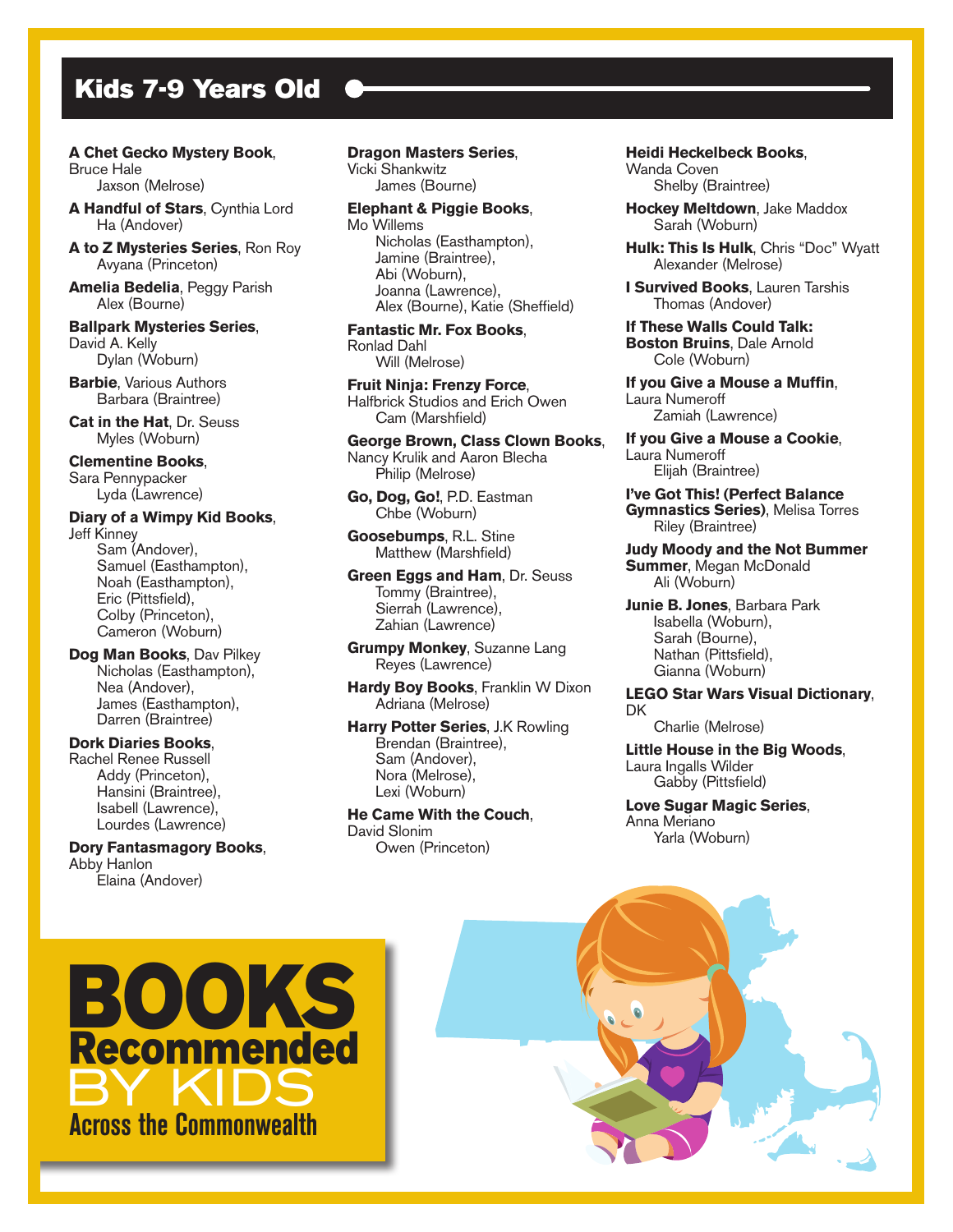# Kids 7-9 Years Old  $\bullet$  (continued)

## **Lucy & Andy Neanderthal Books**,

Jeffrey Brown Oliver (Melrose)

**Lunch Lady Books**, Jarrett J. Krosoczka Vrindha (Melrose)

**Mac B. Kid Spy: Mac Undercover Books**, Mac Barnett Henry (Braintree)

#### **Magic Tree House Books**,

Mary Pope Osborne Joe (Woburn), George (Melrose), Peyton (Melrose), Elyahna (Lawrence), Adriah (East Longmeadow), Marianna (Andover), Parth (Andover), John (Andover)

**Marley & Me: Meet Marley**, Natalie Engel

Benjamin (Princeton)

**Matilda**, Roald Dahl Emily (Lawrence)

**Max and Ruby Play School**, Rosemary Wells

Madison (Woburn)

**Meanwhile**, Jules Feiffer Kabiv (Pittsfield)

**My Little Pony Books**, Various Authors Jarleen (Lawrence)

**Nancy Drew Books**, Carolyn Keene Ali (Woburn)

**Never Let a Princess Paint With Her Unicorn!**, Diane Alber Ella (Melrose)

**Owl Diaries Books**, Rebecca Elliott Savannah (Woburn), Isla (Marshfield), Veronica (East Longmeadow)

**Pete the Cat**, James Dean Lucas (Sheffield)

**Pheobe & Her Unicorn**, Dana Simpson Aastha (Pittsfield)

**Press Start Books**, Thomas Flintham Patrick (Andover)

**Rapunzel**, Paul O. Zelinsky Ashley (Lawrence)

**Return to the Isle of the Lost**, Melissa de la Cruz Adeli (Lawrence)

**Sardine in Outer Space**, Emmanuel Guibert Jason (Braintree)

## **Scholastic Year in Spots 2019**,

James Buckley Jr and Shoreline Publishing Group Justin (Woburn)

**Screech Owls Series, Roy MacGregor** Nolan (Woburn)

**Secret Coders Books**, Gene Luen Yang Ella (Marshfield)

**Spaghetti and Meatballs for All!**, Marilyn Burns Nueliez (Lawrence)

**Spy Ski School**, Stuart Gibbs Lincoln (Melrose)

**Star Wars**, Various Authors Joe (Pittsfield), Connor (Andover)

**Stellaluna**, Janell Cannon Kyla (Bourne)

**Sunny Sweet is So Not Sorry**, Jennifer Ann Mann Reese (Andover)

**Super Rabbit Bov. Thomas Flintham** Jack (Andover)

**Surfside Girls**, Kim Dwinell Lauren (Woburn)

**The Berenstein Bears**, Stan and Jan Berenstein Audey (Princeton)

**The Book with No Pictures**, B.J. Novak Maya (Lawrence), Audey (Princeton)

**The Day the Crayons Quit**, Drew Daywalt Sadie (Melrose)

**The Fairy Houses Trilogy**, Tracy Kane Nora (Melrose)

**The Hula-Hoopin' Queen**, Thelma Lynne Godin Olivia (Braintree)

**The Land of Stories Series**, Chris Colfer Daniella (Woburn)

**The Last Kid on Earth Series**, Max Brallier **Dylan (Woburn)**

**The Puppy Place Books**, Ellen Miles Danica (Melrose)

**The Secret Garden**, Frances Hodgson Burnett Aria (Melrose)

**The Sinking of the Titanic**, Matt Doeden Tyler (Braintree)

**The Spiderwick Chronicles**, Tony DiTerlizzi Sophia (Bourne)

**The Ultimate Book of Sharks**, Brian Skerry Logan (Woburn)

**Toto: The Dog-Gone Amazing Story of the Wizard of Oz**, Michael Morpurgo and Emma Chichester Clark Thomas (Princeton)

**Who is Wayne Gretzky?**, Gail Herman Mathew (Woburn)

**Who Was Clara Barton?**, Stephanie Spinner Hannah (Princeton)

**Who Would Win? Books**, Jerry Pallotta Davis (Andover), Ridley (Marshfield)

**Winnie the Pooh**, A.A. Milne Ava (Woburn)

**Wish Upon a Sleepover**, Suzanne Selfors Serena (Braintree)

**Wonder**, R.J. Palacio Noelle (Melrose), Hadley (East Longmeadow)